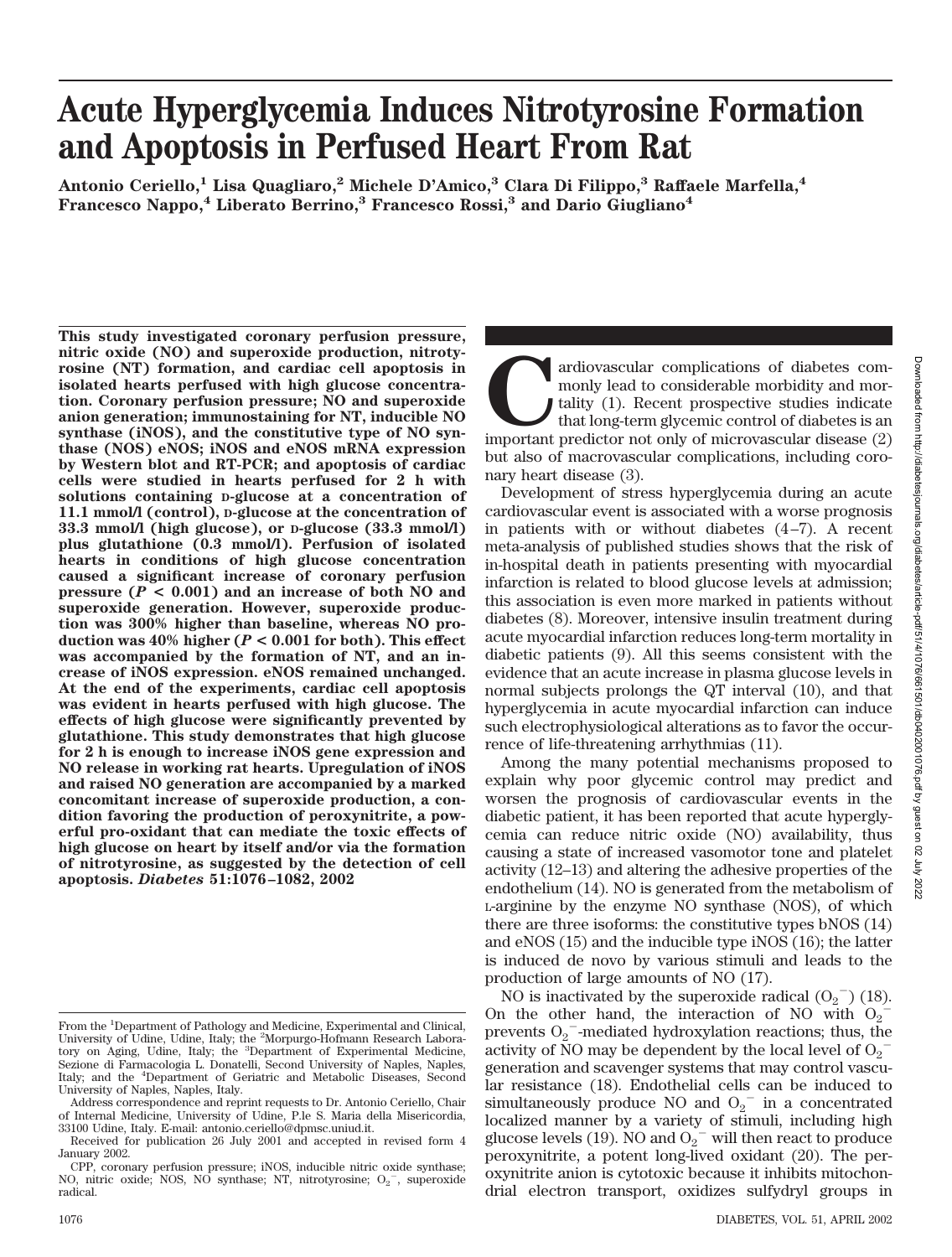2022

protein, initiates lipid peroxidation without the requirement for transition metals, and nitrates amino acids such as tyrosine, which affects many signal transduction pathways (20). The production of peroxynitrite can be indirectly inferred by the presence of nitrotyrosine (NT) residues (21).

Because high glucose acutely increases oxygen free radical production (22) and reduces NO availability (12), the aim of the present study was to evaluate whether high glucose induces peroxynitrite generation in the heart. To test this hypothesis, coronary perfusion pressure (CPP), expression of eNOS and iNOS, production of NO and  $O_2^{\sim}$ , and generation of NT residues were evaluated in working rat hearts perfused with high or low glucose. A possible proapoptotic effect of peroxynitrite formation was also tested. Moreover, we also evaluated the effectiveness of glutathione (an antioxidant particularly active in quenching both  $O_2^{\text{-}}$  and peroxynitrite) (20) in counterbalancing the action of hyperglycemia.

## **RESEARCH DESIGN AND METHODS**

**Isolated hearts.** A total of 53 male Sprague-Dawley rats (4–6 months old and weighing on average 250 g) were anesthetized with urethane  $(1.2 \text{ me/kg} \text{ i.p.})$ and then heparanized (250 IU sodium heparin i.p., 10 min before heart excision). The hearts were rapidly excised and placed in ice-cold perfusion solution (constituents are described below) before coronary perfusion. Hearts were cannulated via the aorta and perfused retrogradely under constant flow (10 ml/min) using a calibrated roller pump (Miniplus-2; Gilson) with a buffer solution composed of the following (in mmol/l): 11.1  $D^+$ -glucose, 1.4 CaCl<sub>2</sub>, 118.5 NaCl, 25.0 NaHCO<sub>3</sub>, 1.2 MgSO<sub>4</sub>, 1.2 NaH<sub>2</sub>PO<sub>4</sub>, and 4.0 KCl. The concentration of 11.1 mmol/l D-glucose was used as control because this concentration has been previously demonstrated to be effective in preventing hemodynamic dysfunction in this model of isolated heart (23). The buffer solution was gassed with  $95\%O_2$  and  $5\%CO_2$  (pH 7.4) and perfused at 37°C. Each experiment lasted 2 h.

A total of 42 hearts were used. Of these, 11 were excluded for unstable preparations. A stable preparation was defined as having a sinus rate of  $\langle 220 \rangle$ beats per minute or a CPP  $>60$  mmHg between 5 and 15 min after beginning of the perfusion. Any heart not in sinus rhythm during the study was also excluded. The remaining 32 hearts, which satisfied the criteria for a stable preparation, were used. Eight hearts were perfused with the buffer solution containing D-glucose at a concentration of 11.1 mmol/l, as detailed above, and these served as control hearts. Eight hearts were perfused with the buffer solution containing p-glucose at a concentration of 33.3 mmol/l (high glucose). Eight hearts were perfused with D-glucose (33.3 mmol/l) plus glutathione (0.3 mmol/l). To evaluate the effect of the osmotic solution per se, the remaining eight hearts were perfused with a buffer solution containing D-glucose (11.1) mmol/l) plus mannitol (22.2 mmol/l).

The CPP in the aortic line was monitored by a Statham Spectramed pressure transducer connected to a chart recorder (79E; Grass, Quincy, MA). Air temperature was maintained by means of a heated (37°C) water jacket. On establishing a stable CPP (20–30 min after cannulation), experiments were performed as previously described. CPP values used for statistical comparisons were calculated either as the mean of each 10 min value throughout the entire experiment or as the mean of the steady-state increment above baseline if an increase of CPP was evident during an experiment.

**Immunohistochemistry.** Rat hearts were fixed by immersion by placing only small blocks in a freshly prepared solution of 4% (wt/vol) paraformaldehyde (Sigma-Aldrich, St. Louis, MO) in 0.1 mol/l potassium phosphate buffer, pH 7.4, overnight at 4°C. The samples were then dehydrated through ascending ethanol concentrations, embedded in paraffin, sectioned  $(3 \mu m)$ , and mounted on slides treated with Vectabound Reagent (Vector Laboratories, Burlingame, CA).

Immunostaining was performed essentially as described previously for NT (24), eNOS (25), and iNOS (26). After deparaffinization and rehydration through decreasing ethanol concentrations, slides were immunostained using specific antibodies to NT (Upstate Biotechnology, Lake Placid, NY), iNOS (Santa Cruz Biotechnology, Santa Cruz, CA), and eNOS (Santa Cruz Biotechnology) using the Vectastain ABC Elite kit (Vector Laboratories) immunoperoxidase system. The sections were then scored for intensity of



**FIG. 1. Coronary perfusion pressure after 2 h infusion with control (11.1 mmol/l D-glucose), high glucose (33.3 mmol/l D-glucose), high glucose plus glutathione (33.3 mmol/l D-glucose plus 0.3 mmol/l glutathione), and osmotic (11.1 mmol/l D-glucose plus 22.2 mmol/l mannitol) solutions. GSH, glutathione.**

immunostaining ( $0 =$  absent,  $1 =$  faint,  $2 =$  moderate, and  $3 =$  intense) for each antibody, and the average value was calculated for each section.

**Western blot analysis.** Western blot analysis was performed using specific antibodies directed against iNOS (particularly against an epitope mapping at the COOH terminus of iNOS of mouse origin), mouse, and rat-reactive, and against an epitope mapping at the COOH terminus of eNOS of human origin, mouse, rat, and human-reactive. Antibodies were purchased from Santa Cruz Biotechnology. The intensity of the Western blot signals was quantified by densitometry.

**Amplification of eNOS and iNOS mRNA by RT-PCR.** RT-PCR was performed by the use of the Superscript First-Strand Synthesis System for RT-PCR (Gibco-BRL Life Technologies).

**Measurement of NO.** NO  $(NO<sub>2</sub><sup>-</sup> + NO<sub>3</sub><sup>-</sup>)$  production was evaluated by subtracting NO values at time 0 from cumulative concentrations obtained at the end of the experiments. NO was measured by the Griess' reaction, as previously described (27).

**Measurement of**  $O_2^-$ **. Production of**  $O_2^-$  **was measured subtracting**  $O_2^$ values at time 0 from cumulative concentrations obtained at the end of the experiments, as superoxide dismutase–inhibitable reduction of cytochrome c, as previously described (28).

**Cardiac cell apoptosis.** Cardiac cell apoptosis was detected by a TACS in situ Apoptosis Detection Kit (R & D Systems Europe, Oxon, U.K.) and by Western blotting for caspase 3 (29). Antibodies for the Western blot were purchased from Santa Cruz Biotechnology.

**Statistical analysis.** Data are given as the means  $\pm$  SD. One-way ANOVA, followed by Duncan's multiple range test, and the Mann-Whitney *U* test were used to statistically analyze the data. A probability level of 5% was considered to be statistically significant.

### **RESULTS**

**CPP.** In hearts perfused with the control buffer solution, CPP was  $64 \pm 3$  mmHg (Fig. 1). This value was steady during the entire perfusion time. D-Glucose (33.3 mmol/l) determined a significant increase of CPP, evident 60 min after the start of perfusion was begun and persisting until 120 min (120  $\pm$  18 mmHg,  $P < 0.001$  vs. control study). The effect of high glucose was completely prevented by glutathione: CPP values (63  $\pm$  5 mmHg) were not significantly different from those observed during the control study. In the mannitol study, CPP values did not differ from those observed in the control study (66  $\pm$  4 mmHg).

**Immunohistochemistry.** When immunostaining for the NT antigen was compared, differences were found be-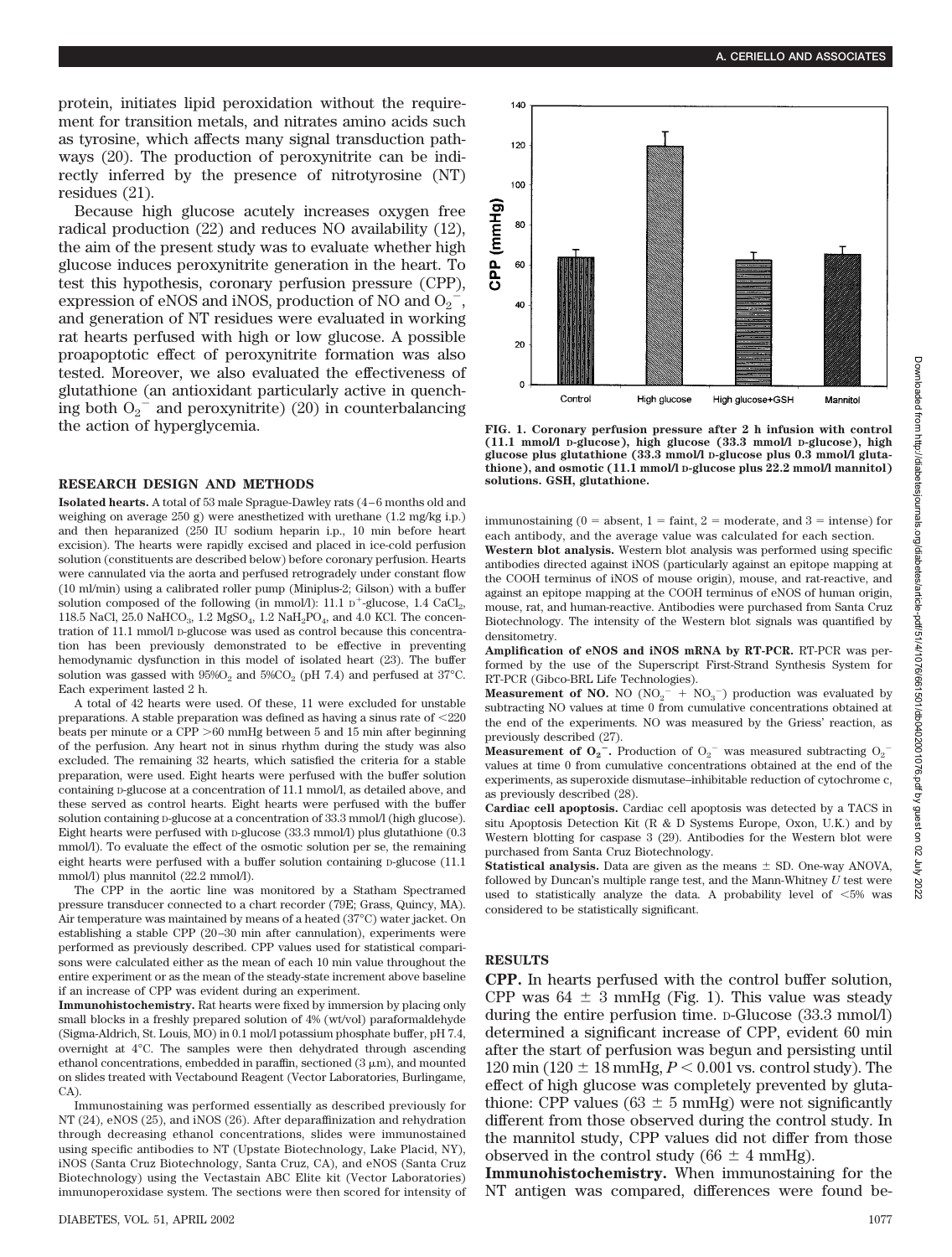

**FIG. 2. Nitrotyrosine immmunostaining in heart perfused with control solution (***A***), high glucose (***B***), and high glucose plus glutathione (***C***); negative control (***D***).**

tween tissue from hearts perfused with high glucose and tissue from the other two groups (control and high glucose plus glutathione) (Fig. 2). In the control group, the endothelium and myocardial cells were occasionally immunostained for NT. In the absence of primary antibody, no immunostaining was apparent. In contrast, significantly intense NT immunostaining was present in tissue from hearts perfused with high glucose compared with controls (score:  $0.9 \pm 0.32$  vs.  $2.1 \pm 0.51$ ,  $P < 0.001$ ). Again, no immunostaining was seen in the absence of primary antibody. Tissue perfused with glutathione showed only a slight detection of NT. NT immunostaining of hearts perfused with high glucose and glutathione was not different from controls  $(1.1 \pm 0.41 \text{ vs. } 0.9 \pm 0.32, P = \text{NS})$ , although it was significantly reduced compared with hearts perfused with high glucose alone (1.1  $\pm$  0.41 vs.  $2.1 \pm 0.51, P < 0.001$ . Hearts perfused with mannitol were comparable with control hearts. NOS heart specimens perfused with high glucose, with or without glutathione, stained positive for iNOS, which was almost undetectable in controls (Fig. 3). There was a significant difference between hearts perfused with high glucose and controls (score:  $1.7 \pm 0.23$  vs.  $0.8 \pm 0.28$ ,  $P < 0.01$ ) and hearts perfused with high glucose and glutathione and controls  $(1.9 \pm 0.31 \text{ vs. } 0.8 \pm 0.28, P < 0.01)$ , whereas no difference was found between hearts perfused with high glucose with or without glutathione (1.9  $\pm$  0.31 vs. 1.7  $\pm$  0.23, *P* = NS).

The tissue of every group of hearts showed strong immunostaining for eNOS (not shown). There was no difference between groups for the intensity of eNOS (high glucose 1.6  $\pm$  0.33, high glucose plus glutathione 1.7  $\pm$ 0.31, control  $1.7 \pm 0.36$ ).

**Western blot.** Expression of iNOS, evaluated by Western blotting (Fig. 4), was also increased in conditions of high glucose perfusion, with or without glutathione, whereas eNOS expression was not different (data not shown).

**Amplification of eNOS and iNOS mRNA by RT-PCR.** High levels of glucose, in the presence or absence of glutathione, significantly increased iNOS mRNA expression compared with control hearts (Fig. 5). In contrast, eNOS mRNA expression was not affected (data not shown). **NO and**  $O_2$ **<sup>-</sup> production.** Both NO and  $O_2$ <sup>-</sup> production increased during high glucose perfusion (Fig. 6). However,  $O_2$ <sup>-</sup> production was 300% higher than baseline, whereas NO production was 40% higher  $(P < 0.001$  for both). Glutathione infusion reduced  $O_2$ <sup>-</sup> detection in our experimental conditions, whereas NO level was not significantly affected.

**Cardiac cell apoptosis.** Cardiac cell apoptosis is illustrated in Figs. 7 and 8. Only cells from hearts perfused in high glucose showed a positive presence of apoptosis.

### **DISCUSSION**

Recently, much attention has been paid to the possibility that an acute increase of glycemia may be dangerous for the cardiovascular system (5–8). In fact, the presence of hyperglycemia worsens the prognosis of myocardial infarction in both diabetic and nondiabetic subjects (8). Moreover, an acute increase of glucose levels reduces NO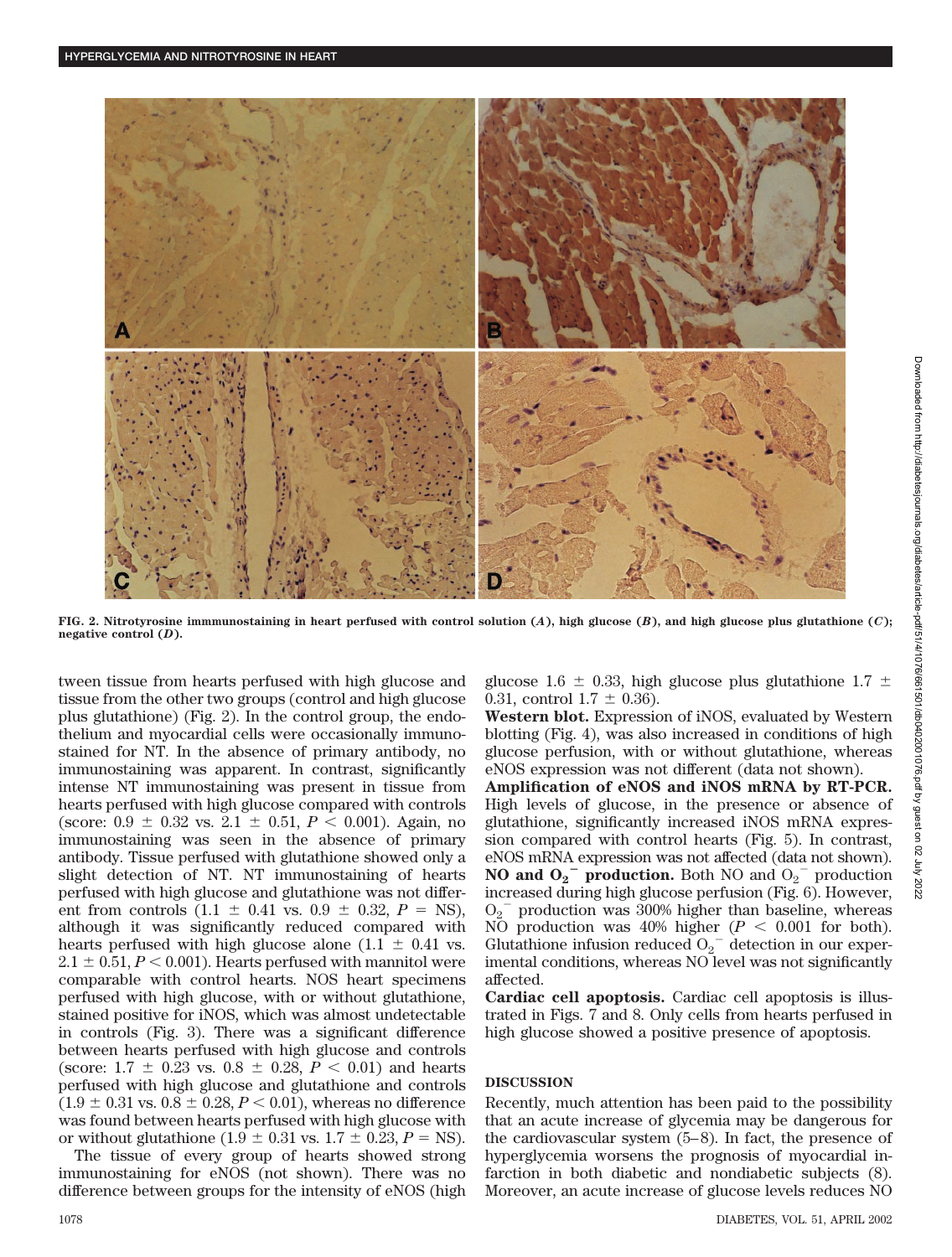

**FIG. 3. iNOS immunostaining in heart perfused with control solution**  $(A)$ , high glucose  $(B)$ , and high glucose plus glutathione  $(C)$ .

availability in humans (12), through the generation of oxidative stress (30–31). In present study, high glucose concentration in the perfusion medium of isolated working rat hearts produced a significant increase of CPP, compatible with a state of increased vascular tone and hence the induction of acute endothelial dysfunction. The effects of high glucose were completely prevented by glutathione, a free radical scavenger, pointing to the mediation of increased free radical production.

Endothelial dysfunction resulting from a brief exposure to high glucose may be caused by decreased production of NO or enhanced inactivation of NO by  $O_2$ <sup>-</sup>. This study demonstrates, for the first time, that in isolated rat



**FIG. 4. Western blot of iNOS in heart perfused with control solution (***lane 1***), high glucose (***lane 2***), and high glucose plus glutathione (***lane 3***).**

hearts, acute exposure to high glucose increases iNOS gene expression, paralleled by a simultaneous rise in both NO and  $O_2$ <sup>-</sup> production. Accordingly, NO production increased by 40% compared with basal levels, whereas the production of  $O_2$ <sup>-</sup> increased >300%. Thus, both synthesis and release of NO augment after acute exposure of heart to high concentration of glucose; selective upregulation of iNOS seems consistent with this conclusion.

Our findings support the hypothesis of increased NO inactivation by  $O_2^{\frac{1}{2}}$  as an important mechanism for the impairment of endothelial function in hyperglycemic conditions (19), and possibly for myocardial damage related to acute hyperglycemia (8). The interaction of  $O_2$ <sup>-</sup> with NO is very rapid and leads to inactivation of NO and production of the potent oxidant peroxynitrite (21). Because NT is considered a good marker of peroxynitrite formation (21), detection of NT in hearts perfused with high glucose, but not in control hearts, is strongly suggestive for increased generation of peroxynitrite. Moreover, NT may be harmful for endothelial cells (32). The recent demonstration that the increased apoptosis of myocytes, endothelial cells, and fibroblasts in heart biopsies from diabetic patients (29) and in hearts from streptozotocininduced diabetic rats (33) is selectively associated with levels of NT found in those cells supports our finding that high glucose may produce myocardial damage and cardiac cell apoptosis through the formation of NT.

The mechanisms by which high glucose simultaneously increases iNOS expression and  $O_2$ <sup> $=$ </sup> production remain to be explained, at least in part. The possibility that high glucose induces iNOS overexpression has already been reported in platelets (where this phenomenon is accompanied by increased peroxynitrite production) (34) and in

**iNOS** 

 $\beta$ -Actin



2

**FIG. 5. mRNA of iNOS evaluated by RT-PCR in heart perfused with control solution (***lane 1***), high glucose (***lane 2***), and high glucose plus glutathione (***lane 3***).**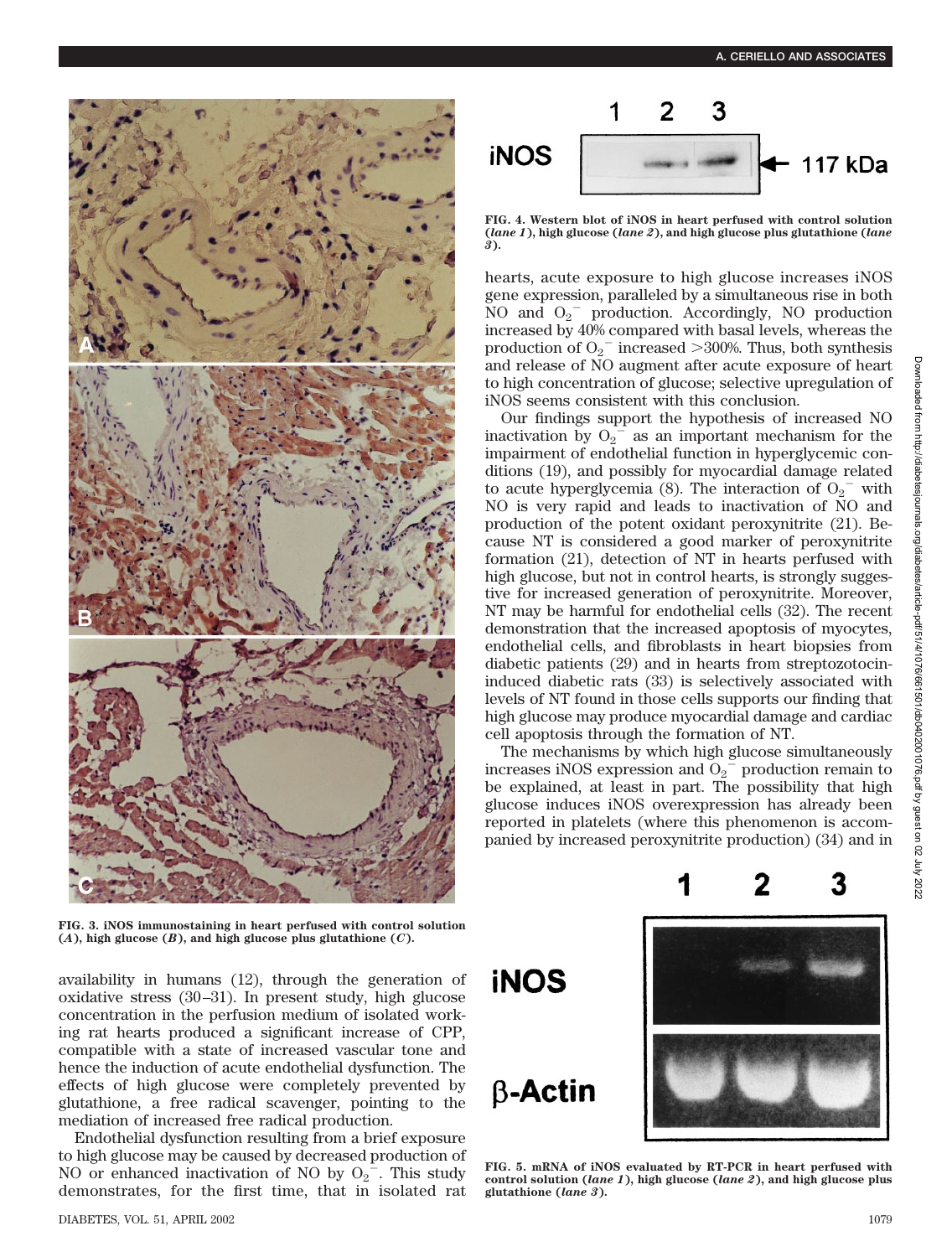

**FIG. 6. NO and superoxide production during 2 h infusion in heart perfused with control solution, high glucose and high glucose plus glutathione. GSH, glutathione.**

streptozotocin-diabetic rats (35). Although  $O_2^-$  production in hearts perfused with high glucose was scavenged by glutathione treatment, iNOS mRNA and protein expression were not affected. Those results indicate that an increase in iNOS mRNA expression is not mediated, at least in the conditions of this experiments, by oxidative stress. On the other hand, it has been previously demonstrated that  $O_2$ <sup>-</sup> inhibition may be insufficient to inhibit iNOS expression, because iNOS expression can be induced by other factors (such as nuclear factor- $\kappa$ B and AP-1 activation and cytokines) that may be conditioned by hyperglycemia and that may also increase iNOS expres-



**FIG. 7. Apoptosis detected in tissue from heart perfused with control** solution  $(A)$ , high glucose  $(B)$ , and high glucose plus glutathione  $(C)$ .

sion through an oxidative stress–independent pathway (36–37).

The large production of  $O_2$ <sup>-</sup> may be explained by the recent finding that endothelial cells are freely permeable to glucose by way of the receptor GLUT1 (38). A free glucose supply, proportional to extracellular glucose con-



**FIG. 8. Apoptosis detected by Western blot for caspase 3 (Casp3a) in tissue from heart perfused with control solution (***lane 1***), high glucose plus glutathione (***lane 2***), and high glucose (***lane 3***).**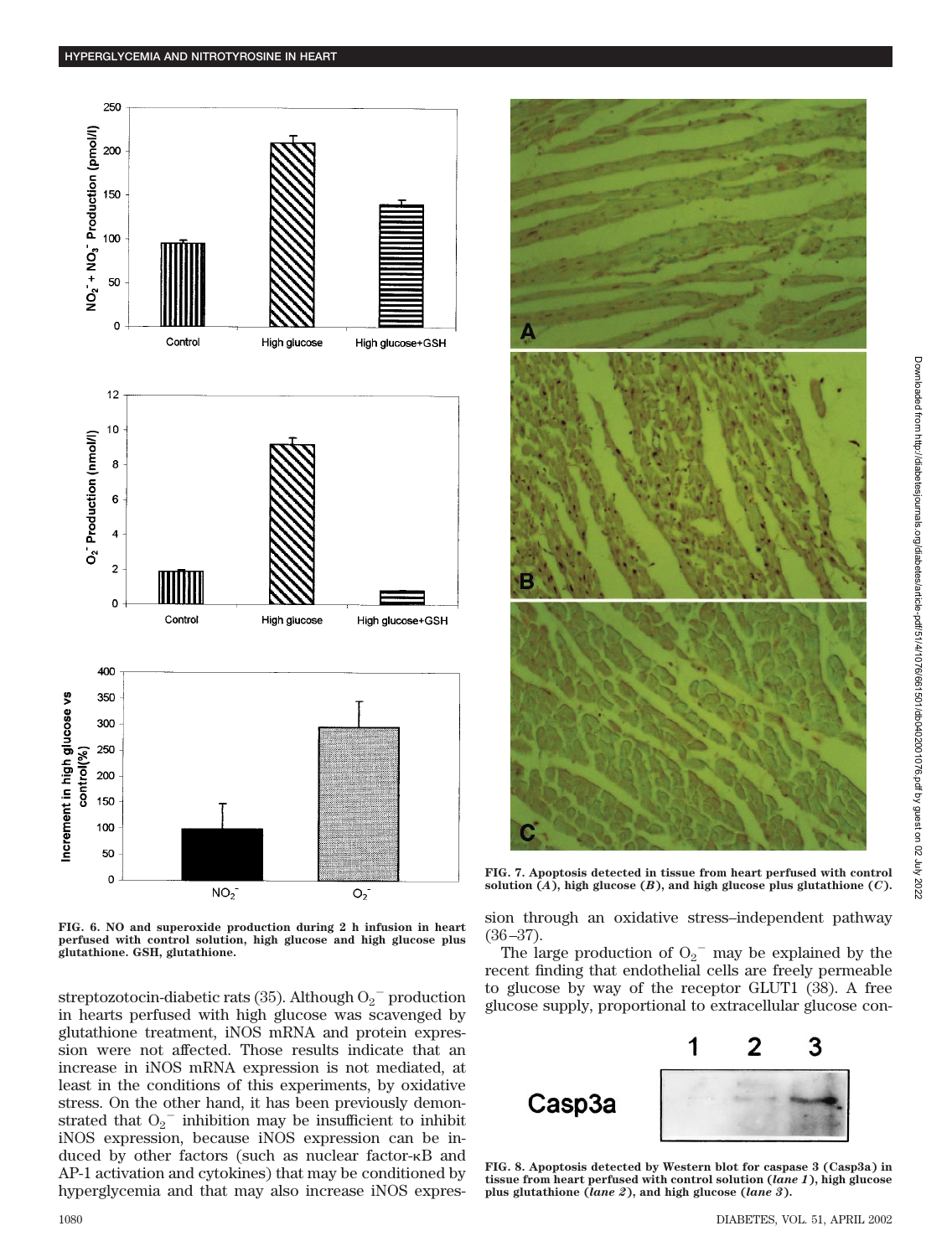centration, will produce, at the mitochondrial level, not only energy but also a large quantity of  $O_2$ <sup>-</sup> (38).

Thus, in isolated rat hearts perfused with high glucose, a parallel increase of both NO and  $O_2$ <sup>-</sup> release occurs that is unbalanced toward a prevalent  $O_2^{\sim}$  production; in this condition, NO may be trapped by  $O_2^-$ , and peroxynitrite generation is enhanced. The important role of enhanced  $\mathrm{\tilde{O}_2}^-$  production is supported by the data using glutathione, a powerful antioxidant capable of quenching both  $O_2^-$  and peroxynitrite (20). When infused along with high glucose, glutathione normalized CPP and significantly reduced NT formation in rat hearts. The similar increment of iNOS expression and NO detection in the medium observed in both conditions (high glucose versus high glucose plus glutathione) suggests that the reduction of NT formation may be explained by the quenching action of glutathione on  $O_2$ <sup>-</sup> and/or peroxynitrite.

In summary, this study demonstrates that high glucose for 2 h is enough to increase iNOS gene expression and NO release in working rat hearts. Upregulation of iNOS and raised NO generation are accompanied by a marked concomitant increase of  $O_2$ <sup>-</sup> production, a condition favoring the production of peroxynitrite, a powerful prooxidant that can mediate (by itself and/or via the formation of NT) the toxic effects of high glucose on the vascular tree. Peroxynitrite has been shown to significantly contribute to the progression of myocardial damage (39–40); the present evidence that high glucose increases peroxynitrite generation suggests that this free radical may be a mediator of the toxic effects of hyperglycemia, even during a short-time exposure, on the vascular tree.

#### **REFERENCES**

- 1. Stamler J, Vaccaro O, Neaton JD, Wentworth D, the Multiple Risk Factor Intervention Trial Research Group: Diabetes, other risk factors and 12-yr cardiovascular mortality for men screened in the Multiple Risk Factor Intervention Trial. *Diabetes Care* 16:434–444, 1993
- 2. The DCCT Research Group: The effect of intensive treatment of diabetes on the development and progression of long-term complications in insulindependent diabetes mellitus. *N Engl J Med* 329:977–986, 1993
- 3. Kuusisto J, Mykkanen L, Pyorala K, Laakso M: NIDDM and its metabolic control predict coronary artery disease in elderly people. *Diabetes* 43:960– 967, 1994
- 4. Bellodi G, Manicardi V, Malavasi V, Veneri L, Bernini G, Bossini P, Distefano S, Magnanimi G, Muratori L, Rossi G: Hyperglycemia and prognosis of acute myocardial infarction in patients without diabetes mellitus. *Am J Cardiol* 64:885–888, 1989
- 5. O'Sullivan JJ, Conroy RM, Robinson K, Hickey N, Mulcahy R: In hospital prognosis of patients with fasting hyperglycemia after first myocardial infarction. *Diabetes Care* 14:758–760, 1991
- 6. Gray CS, Taylor R, French JM, Alberti KG, Venables GS, James OF, Shaw DA, Cartlidge NE, Bates D: The prognostic value of stress hyperglycaemia and previously unrecognized diabetes in acute stroke. *Diabet Med* 4:237– 240, 1987
- 7. Gray CS, French JM, Bates D, Cartlidge NE, Venables GS, James OF: Increasing age, diabetes mellitus and recovery from stroke. *Postgrad Med J* 65:720–742, 1989
- 8. Capes SE, Hunt D, Malmberg K, Gerstein HC: Stress hyperglycaemia and increased risk of death after myocardial infarction in patients with and without diabetes: a systematic overview. *Lancet* 355:773–778, 2000
- 9. Malmberg K, Norhammar A, Wedel H, Ryden L: Glycometabolic state at admission: important risk marker of mortality in conventionally treated patients with diabetes mellitus and acute myocardial infarction: long-term results from the diabetes and insulin-glucose infusion in acute myocardial infarction (DIGAMI) study. *Circulation* 99:2626–2632, 1999
- 10. Marfella R, Nappo F, De Angelis L, Siniscalchi M, Rossi F, Giugliano D: The effect of acute hyperglycaemia on QTc duration in healthy humans. *Diabetologia* 43:571–575, 2000
- 11. Gokhroo R, Mittal SR: Electrocardiographic correlates of hyperglycemia in acute myocardial infarction. *Int J Cardiol* 22:267–269, 1989
- 12. Giugliano D, Marfella R, Coppola L, Terrazzo G, Acampora R, Giunta R, Nappo F, Lucarelli C, D'Onofrio F: Vascular effects of acute hyperglycemia in humans are reversed by L-Arginine. Evidence for reduced availability of nitric oxide during hyperglycaemia. *Circulation* 95:1783–1790, 1997
- 13. Marfella R, Esposito K, Giunta R, Coppola L, De Angelis L, Farzati B, Prolisso G, Giugliano D: Circulating adhesion molecules in humans role of hyperglycemia and hyperinsulinemia. *Circulation* 101:2247–2251, 2000
- 14. Bredt DS, Hwang PM, Glatt CE, Lowenstein C, Reed RR, Snyder SH: Cloned and expressed nitric oxide synthase structurally resembles cytochrome P-450 reductase. *Nature* 351:714–718, 1991
- 15. Marsden AP, Schappert TK, Michel T: Molecular cloning and characterization of human endothelial nitric oxide synthase. *FEBS Lett* 307:287–293, 1992
- 16. Nathan C, Xie QW: Nitric oxide synthases: roles, tolls, and controls. *Cell* 78:915–918, 1994
- 17. Baox KJ, Thiel BA, Stuehr DJ: Macrophage nitric oxide synthase subunits. *J Biol Chem* 268:21120–21129, 1993
- 18. Moncada S, Palmer RMJ, Higgs EA: Nitric oxide: physiology, pathophysiology and pharmacology. *Pharmacol Rev* 43:109–142, 1991
- 19. Cosentino F, Hishikawa K, Katusic ZS, Lüscher TF: High glucose increases nitric oxide synthase expression and superoxide anion generation in human aortic endothelial cells. *Circulation* 96:25–28, 1997
- 20. Beckman JS, Koppenol WH: Nitric oxide, superoxide, and peroxynitrite: the good, the bad, and ugly. *Am J Physiol* 271:C1424–C1437, 1996
- 21. Ischiropoulos H: Biological tyrosine nitration: a pathophysiological function of nitric oxide and reactive oxygen species. *Arch Biochem Biophys* 356:1–11, 1998
- 22. Ceriello A: Acute hyperglycaemia and oxidative stress generation. *Diabet Med* 14:S45–S49, 1997
- 23. Cunningham MJ, Apstein CS, Weinberg EO, Vogel WM, Lorell BH: Influence of glucose and insulin on the exaggerated diastolic and systolic dysfunction of hypertrophied hearts during hypoxia. *Circ Res* 66:406–415, 1990
- 24. Myatt L, Rosenfield RB, Eis ALW, Brockman DE, Greer I, Lyall F: Nitrotyrosine residues in placenta: evidence of peroxynitrite formation and action. *Hypertension* 28:488–498, 1996
- 25. Myatt L, Eis ALW, Brockman DE, Greer IA, Lyall F: Expression of endothelial nitric oxide synthase in placental villous tissue from normal, preeclamptic and intrauterine growth restricted pregnancies. *Hum Reprod* 12:167–172, 1997
- 26. Myatt L, Eis AL, Brockman DE, Kossenjans W, Greer I, Lyall F: Inducible (type II) nitric oxide synthase in human placental villous tissue of normotensive, preeclamptic and intrauterine growth restricted pregnancies. *Placenta* 18:261–268, 1997
- 27. Hishikawa K, Nakaki T, Marumo T, Suzuki H, Kato R, Saruta T: Upregulation of nitric oxide synthase by estradiol in human aortic endothelial cells. *FEBS Lett* 360:291–293, 1995
- 28. Massey V: The microestimation of succinate and extinction coefficient of cytochrome c. *Biochim Biophys Acta* 34:255–257, 1959
- 29. Frustaci A, Kajstura J, Cimenti C, Jakoniuk I, Leri A, Maseri A, Nadal-Ginard B, Anversa P: Myocardial cell death in human diabetes. *Circ Res* 87:1123–1132, 2000
- 30. Marfella R, Terrazzo G, Acampora R, La Marca C, Giunta R, Lucarelli C, Prolisso G, Ceriello A, Giugliano D: Glutathione reverses systemic hemodynamic changes by acute hyperglycemia in healthy subjects. *Am J Physiol* 268:E1167–E1173, 1995
- 31. Ceriello A, Motz E, Cavarape A, Lizzio S, Russo A, Quatraro A, Giugliano D: Hyperglycemia counterbalances the anti-hypertensive effect of glutathione in diabetic patients: evidence linking hypertension and glycemia through the oxidative stress in diabetes mellitus. *J Diab Compl* 11:250–255, 1997
- 32. Mihm MJ, Jing L, Bauer JA: Nitrotyrosine causes selective vascular endothelial dysfunction and DNA damage. *J Cardiovasc Pharmacol* 36: 182–187, 2000
- 33. Kajstura J, Fiordaliso F, Andreoli AM, Li B, Chimenti S, Medow MS, Limana F, Nadal-Ginard B, Leri A, Anversa P: IGF-1 overexpression inhibits the development of diabetic cardiomyopathy and angiotensin II–mediated oxidative stress. *Diabetes* 50:1414–1424, 2001
- 34. Tannous M, Rabini RA, Vignini A, Moretti N, Fuselli P, Zielinski B, Mozzanti L, Mutus B: Evidence for iNOS-dent peroxynitrite production in diabetic platelets. *Diabetologia* 42:539–544, 1999
- 35. Bardell AL, MacLeod KM: Evidence for inducible nitric-oxide synthase expression and activity in vascular smooth muscle of streptozotocindiabetic rats. *J Pharmacol Exp Ther* 296:252–259, 2001
- 36. Hecker M, Preiss C, Schini-Kerth VB, Busse R: Antioxidants differentially